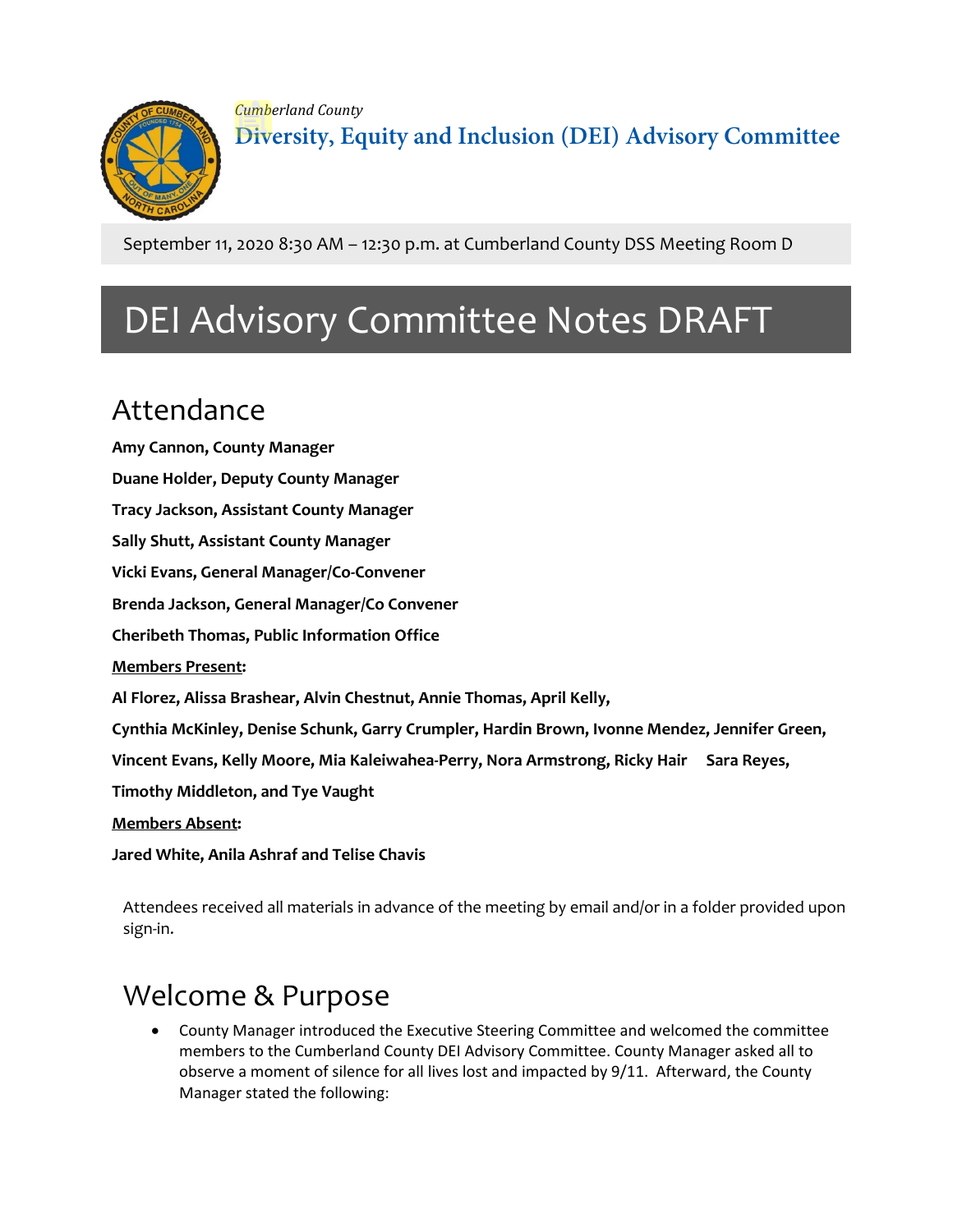- o "*A defining moment is an event which typifies or determines all subsequent occurrences or reactions. A defining moment is also a point at which the essential character of a person or a group is revealed or identified."*
- o "*The senseless and tragic death of Mr. George Floyd was a national defining moment as well as the local events that took place on Saturday, May 30, 2020. These events led us to ask, "How do we want our character to be revealed?" The Board of County Commissioners adopted the Resolution Against Racial Injustice on June 15, 2020 but wanted action behind the resolution thus that action was the development of the Diversity, Equity and Inclusion Advisory Committee which is a defining moment for our organization."*
- County Manager reviewed the BOCC Resolution Against Racial Injustice.
- Committee members viewed a video with DEI specific excerpts from the BOCC Agenda Session held on June 11, 2020 and the Regular Meeting held on June 15, 2020.

#### DEI Overview

- Deputy County Manager welcomed the committee and shared a PowerPoint presentation which included the following:
	- o highlights of the DEI Charter
	- o definitions of diversity, equity, and inclusion
	- o preliminary data overview and charts
	- o Commented that Diversity, Equity and Inclusion are already embedded in the core values of Cumberland County and the action that the Board took is to be intentional about further incorporating those concepts into our culture.
	- o Another focus on the purpose of the committee:
		- *The purpose of the CCDEI Advisory Committee will be to advise and guide County government to ensure integration of diversity, equity, and inclusion with the County's mission, operations, strategies, and business objectives as we serve the community with P.R.I.D.E.*

#### Membership Meet & Greet

• All members and the Executive Steering Committee participated in introductions and an icebreaker exercise. Each attendee first introduced themselves by stating their name and department. That was followed by each individual sharing three facts. Two had to be truthful and one untruthful. The other members then took guesses on which fact was untruthful, until disclosed by the individual. Finally, each attendee stated their individual reason for wanting to be part of this committee.

# Meeting Structure & Ground Rules

- Co-Conveners shared a PowerPoint Presentation and conducted an overview of the DRAFT Meeting Structure and Ground Rules document. Member input was requested. Discussion followed as summarized below and through consensus revisions to the ground rules were agreed upon with a plan to share the revised document at the next meeting:
	- o Be intentional about making hard decisions and allowing healthy conflict
	- o Raising the heat of the conversation but not so high that work is not done